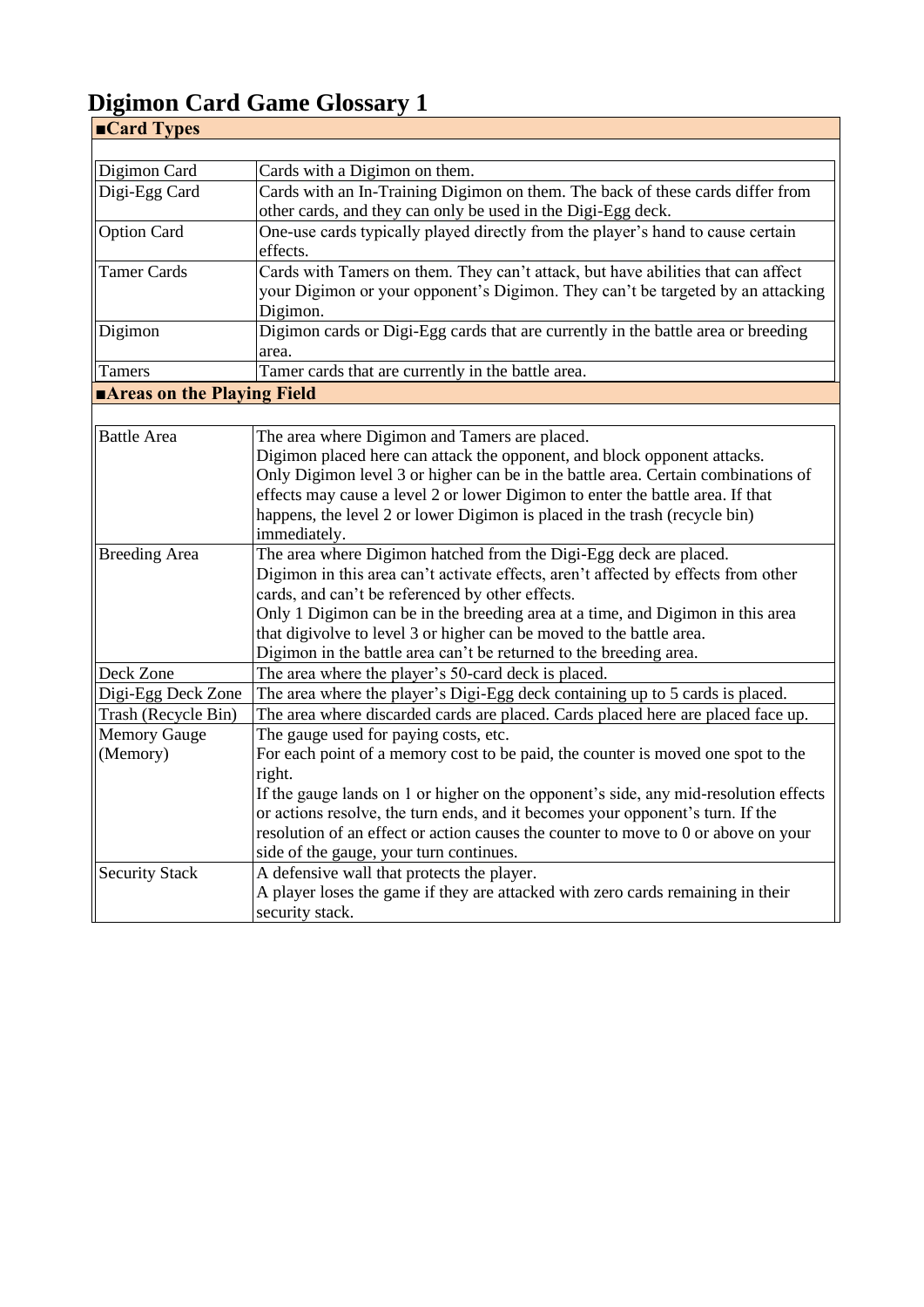| $\blacksquare$ Timings |                                                                                               |  |
|------------------------|-----------------------------------------------------------------------------------------------|--|
|                        |                                                                                               |  |
| On Play                | Triggers when Digimon are played directly to the battle area.                                 |  |
|                        | Does not apply to digivolving Digimon or Digimon moved into play from the breeding            |  |
|                        | area.                                                                                         |  |
| When                   | Triggers when a Digimon on the field digivolves.                                              |  |
| Digivolving            | Digimon digivolved in the breeding area do not activate their When Digivolving effects.       |  |
|                        | These effects activate after the player draws a card for the digivolution bonus.              |  |
| When                   | Triggers when the Digimon attacks.                                                            |  |
| Attacking              | Resolves after the attack target is declared. Takes place before block declaration, the       |  |
|                        | battle with your opponent's Digimon, and security checks.                                     |  |
| End of Attack          | Triggers after the resolution of the attack made by any Digimon with effects with this        |  |
|                        | timing, and any effects that attack triggers.                                                 |  |
|                        | If that Digimon loses the battle or leaves play during the attack, the End of Attack effect   |  |
|                        | doesn't activate.                                                                             |  |
| "At the end of         | During battles between Digimon or between a Digimon and a Security Digimon, "at the           |  |
| the battle"            | end of the battle" timing occurs after comparing DP and determining the battle's              |  |
|                        | outcome.                                                                                      |  |
| Reactions              | When you attack with a Digimon, reaction timing occurs when all [When Attacking] and          |  |
|                        | "When one of your Digimon attacks" effects-along with all effects triggered by those          |  |
|                        | effects-finish activating.                                                                    |  |
|                        | Triggered by your opponent's effects that read "When an opponent's Digimon attacks."          |  |
| On Deletion            | Triggers when a Digimon is defeated in battle, or deleted by a card effect.                   |  |
| Your Turn              | The period lasting from the start of your turn to its end.                                    |  |
| Opponent's             | The period lasting from the start of your opponent's turn to its end.                         |  |
| Turn                   |                                                                                               |  |
| All Turns              | Effects that are always active during both your turn and your opponent's turn.                |  |
| <b>Start of Your</b>   | Resolved when your turn begins.                                                               |  |
| Turn                   | These effects activate before your unsuspend phase.                                           |  |
| End of Your            | Resolved when your turn ends.                                                                 |  |
| Turn                   | It doesn't become your opponent's turn until the effect finishes activating.                  |  |
| Security               | When a card is turned over for a security check.                                              |  |
|                        | If the security card that is flipped over has this kind of effect, it activates automatically |  |
|                        | and has no memory cost.                                                                       |  |
|                        | If it's an Option Card, it's activated even if its color requirements aren't met.             |  |
| Main                   | Effects that can be activated during your main phase.                                         |  |
|                        | Applies to Option cards activated from your hand, or using optional effects of Digimon        |  |
|                        | or Tamers during the main phase.                                                              |  |
| ■Card States           |                                                                                               |  |
|                        |                                                                                               |  |
| Suspend                | Turning a Digimon card or Tamer card sideways after attacking, blocking, or using their       |  |
|                        | main effect.                                                                                  |  |
| Suspended              | A Digimon card or Tamer card that has been suspended, or turned sideways. Suspended           |  |
|                        | Digimon can be targeted for attacks.                                                          |  |
| Unsuspend              | Returning a suspended Digimon card or Tamer card back to the upright position, so that        |  |
|                        | it can perform another action.                                                                |  |
| Unsuspended            | A Digimon card or Tamer card in the upright position that has yet to perform an action        |  |
|                        | such as attacking.                                                                            |  |
| Digivolution           | A card that is stacked beneath a digivolved Digimon.                                          |  |
| Card                   | If the card has an inherited effect, it can be activated by the digivolved Digimon.           |  |
| Deleted                | The state of a Digimon that has been placed in the trash (recycle bin) as a result of losing  |  |
|                        | a battle or being deleted by an effect.                                                       |  |
|                        | If a Digimon card is flipped over during a security check, that card becomes a Security       |  |
| Security<br>Digimon    | Digimon.                                                                                      |  |
|                        |                                                                                               |  |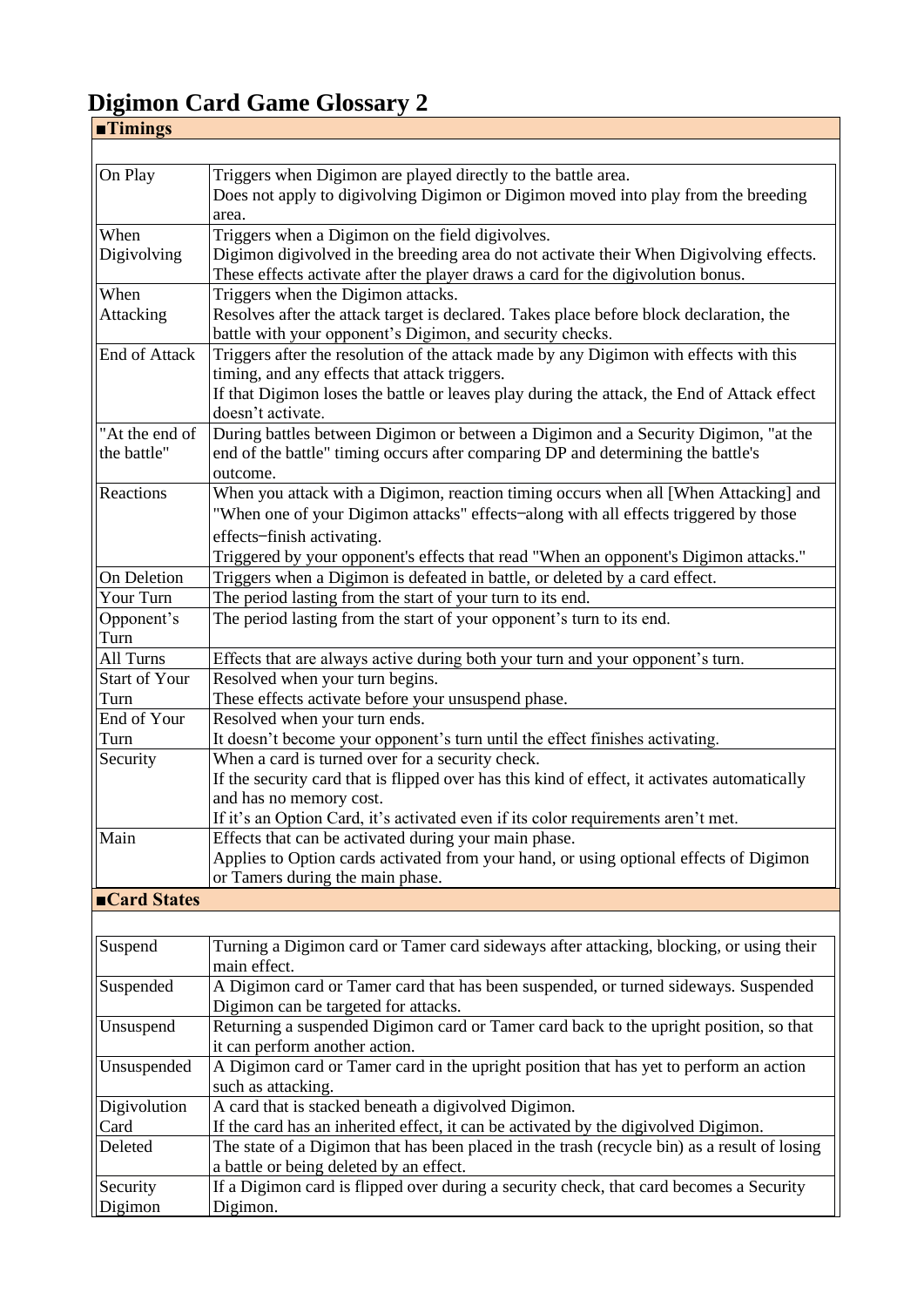| Security Digimon are not considered regular Digimon, and effects that are effective on |
|----------------------------------------------------------------------------------------|
| regular Digimon can't be activated against them.                                       |
| Security Digimon also can't activate any of their effects, except security effects.    |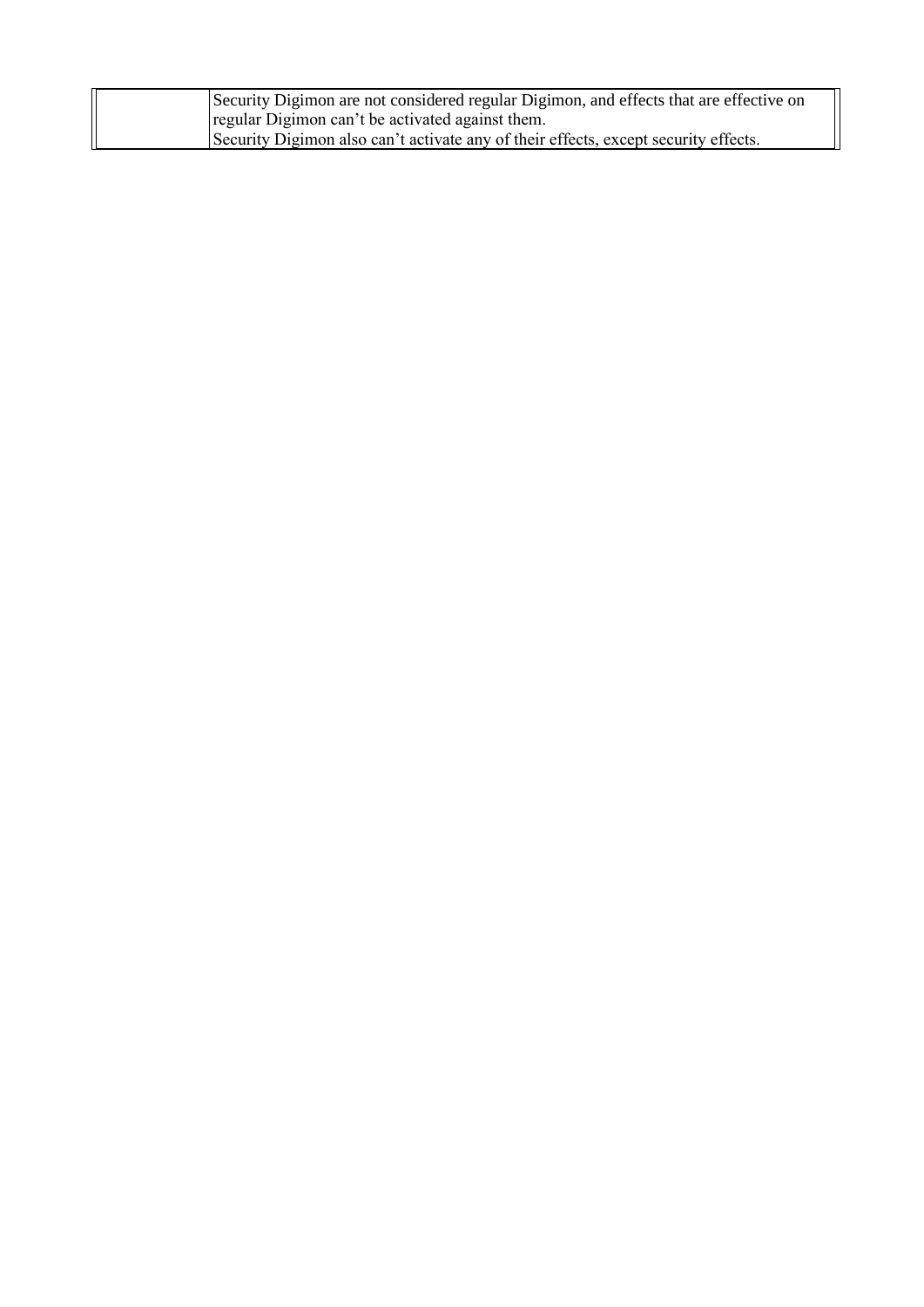| Game Phases                                |                                                                                      |  |
|--------------------------------------------|--------------------------------------------------------------------------------------|--|
|                                            |                                                                                      |  |
| <b>Unsuspend Phase</b>                     | The first phase of a turn. The turn player unsuspends all of their Digimon and       |  |
|                                            | Tamers.                                                                              |  |
| Draw Phase                                 | Phase in which the player draws a card from their deck and adds it to their hand.    |  |
|                                            | The player who goes first does not draw during their initial turn.                   |  |
|                                            | If a player's deck is empty, and they can't draw a card during this phase, they lose |  |
|                                            | the game.                                                                            |  |
| <b>Breeding Phase</b>                      | Phase where actions involving the breeding area are performed.                       |  |
|                                            | If there are no Digimon in the breeding area, 1 card can be revealed from the Digi-  |  |
|                                            | Egg deck and placed there face up. (This is referred to as Hatching.)                |  |
|                                            | Digimon who are level 3 or higher can be moved from the breeding area to the battle  |  |
|                                            | area.                                                                                |  |
|                                            | If nothing can be done, or the player doesn't want to do anything, they can move on  |  |
|                                            | to the next phase.                                                                   |  |
| <b>Main Phase</b>                          | Phase where actions such as playing Digimon, playing Tamers, using Option cards,     |  |
|                                            | digivolving, and attacking are performed.                                            |  |
| Turns                                      | A player's turn to play.                                                             |  |
|                                            | Consists of the four phases and ends when the Memory Gauge reaches 1 or higher       |  |
|                                            | on the opponent's side.                                                              |  |
| <b>Properties Common to All Card Types</b> |                                                                                      |  |

#### Card Name The name of the card. Color The color of each card. Rarity How rare a card is. Effects Abilities possessed by Digimon, Tamers, and Option cards. Different from inherited effects. Security Effects Effects activated when a card is turned over during a security check. Once Per Turn Indicates effects that can only be activated once per turn. For example, even if the conditions for activating the effect occurred multiple times in one turn, the effect could only be activated once. Different effects with the Once Per Turn restriction can still be activated in the same turn. Also, if two separate Digimon possess the same effect with a Once Per Turn restriction, they can each be activated once during the same turn. Twice Per Turn | Indicates effects that can only be activated twice per turn. For example, even if the conditions for activating the effect occurred multiple times in one turn, the effect could only be activated twice. Different effects with the Twice Per Turn restriction can still be activated twice each in the same turn. Also, if two separate Digimon possess the same effect with a Twice Per Turn restriction, they can each be activated twice during the same turn.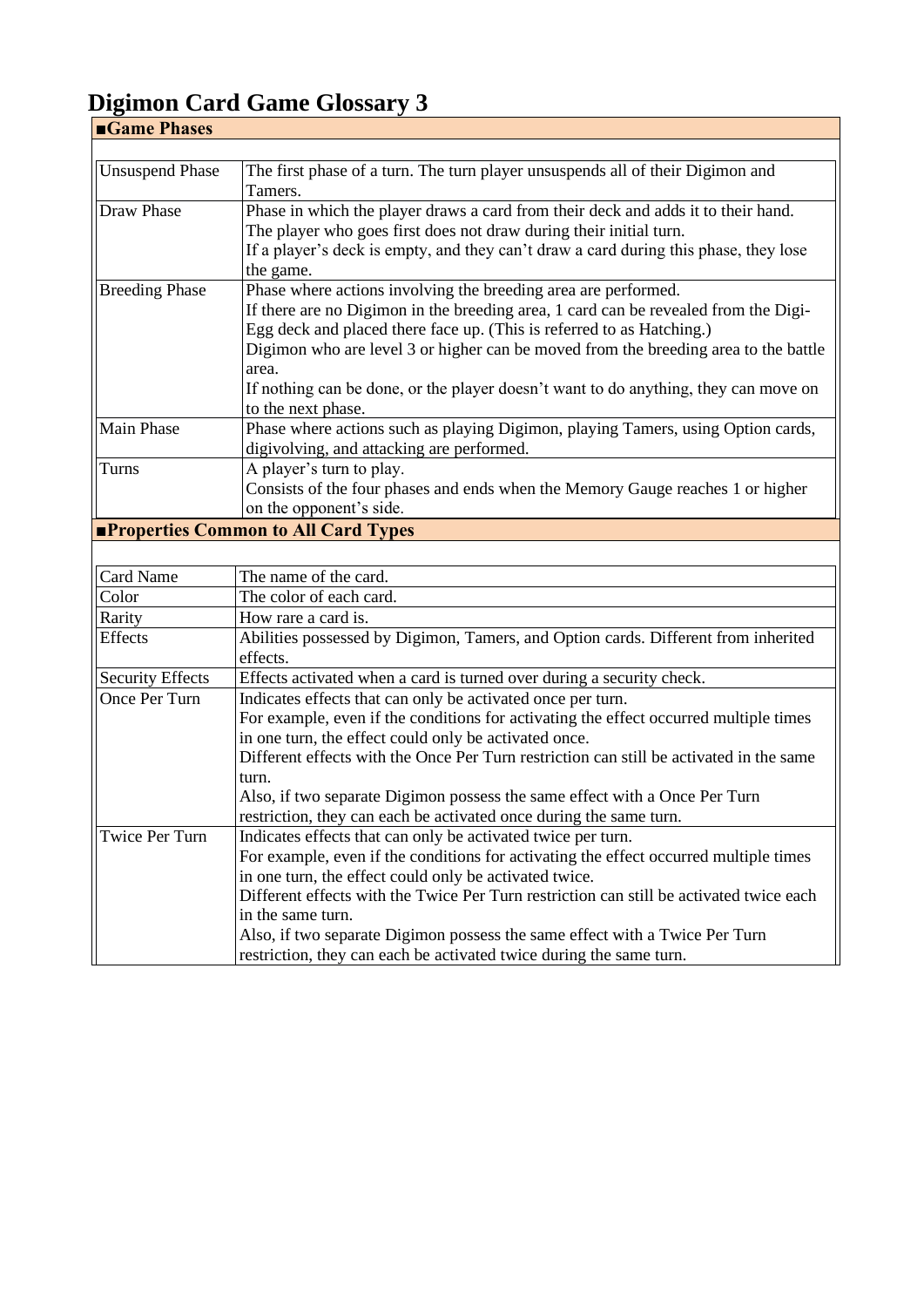| <b>Digimon Card Properties</b>        |                                                                                                  |  |
|---------------------------------------|--------------------------------------------------------------------------------------------------|--|
|                                       |                                                                                                  |  |
| Play Cost                             | Required cost to play a Digimon directly to your battle area.                                    |  |
| Digivolve Cost                        | Required cost to digivolve a Digimon.                                                            |  |
| DP (Digimon                           | A Digimon's attack power. When battling, the DP of both Digimon are compared, and                |  |
| Power)                                | the Digimon with the lower number loses and is deleted.                                          |  |
| Digivolution                          | Found on Digimon cards, these are the requirements to digivolve into this Digimon.               |  |
| Conditions                            | Consists of 3 parts: Color, Lv., and digivolve cost.                                             |  |
| <b>Inherited Effect</b>               | Effects that are activated when a Digimon becomes a digivolution card.                           |  |
|                                       | These effects are not activated when the card is a regular Digimon.                              |  |
| Lv. (Level)                           | Number showing the stage of a Digimon's digivolution.                                            |  |
|                                       | Digimon can be digivolved into a Digimon that is one level higher than itself.                   |  |
| Type                                  | One of the traits of a Digimon.                                                                  |  |
| Attribute                             | One of the traits of a Digimon. Usually one of the following: Vaccine, Data, Virus,<br>Free.     |  |
| Rookie                                | One of the stages of Digimon Digivolution. Corresponds to Level 3.                               |  |
| Champion                              | One of the stages of Digimon Digivolution. Corresponds to Level 4.                               |  |
| Ultimate                              | One of the stages of Digimon Digivolution. Corresponds to Level 5.                               |  |
| Mega                                  | One of the stages of Digimon Digivolution. Corresponds to Level 6 and above.                     |  |
| <b>DNA</b>                            | These requirements on Digimon cards list the conditions necessary for a Digimon to               |  |
| Digivolution                          | DNA Digivolve.                                                                                   |  |
| Special                               | Lists special digivolution conditions for a Digimon to digivolve that differ from a              |  |
| Digivolution                          | standard digivolution.                                                                           |  |
| Digi-Egg Card Properties              |                                                                                                  |  |
|                                       |                                                                                                  |  |
| <b>Inherited Effect</b>               | Effects that are activated when a Digimon becomes a digivolution card.                           |  |
| Lv. (Level)                           | Number showing the stage of a Digimon's digivolution.                                            |  |
|                                       | Digimon can be digivolved into a Digimon that is one level higher than itself.                   |  |
| Type                                  | One of the traits of a Digimon.                                                                  |  |
| Attribute                             | One of the traits of a Digimon. Usually one of the following: Vaccine, Data, Virus, and<br>Free. |  |
| In-Training                           | One of the stages of Digimon Digivolution. Corresponds to Level 2.                               |  |
|                                       |                                                                                                  |  |
| <b>Tamer Card Properties</b>          |                                                                                                  |  |
|                                       |                                                                                                  |  |
| Play Cost                             | Required cost to play a Tamer directly to your battle area.                                      |  |
| <b><u>■Option Card Properties</u></b> |                                                                                                  |  |
|                                       |                                                                                                  |  |
| Cost                                  | Required cost to use an Option card.                                                             |  |
|                                       | Costs don't need to be paid for cards when they're flipped over during security checks.          |  |
| <b>Actions</b>                        |                                                                                                  |  |
|                                       |                                                                                                  |  |
| Attack                                | Attacking the opposing player or one of their suspended Digimon.                                 |  |
| <b>Block</b>                          | Using the <blocker> effect to receive an attack from an opponent's Digimon in place</blocker>    |  |
|                                       | of the original target.                                                                          |  |
| <b>Battle</b>                         | Following an attack, the two battling Digimon/Security Digimon compare DP to                     |  |
|                                       | determine a winner.                                                                              |  |
| Playing                               | Paying a memory cost to place a Digimon card or Trainer card from your hand directly             |  |
|                                       | into the battle area.                                                                            |  |
| Hatching                              | Drawing a card from the Digi-Egg deck during the Breeding Phase, and placing it face             |  |
|                                       | up in the breeding area.                                                                         |  |
| Digivolution                          | Transforming a Digimon into a Digimon one level higher than its own.                             |  |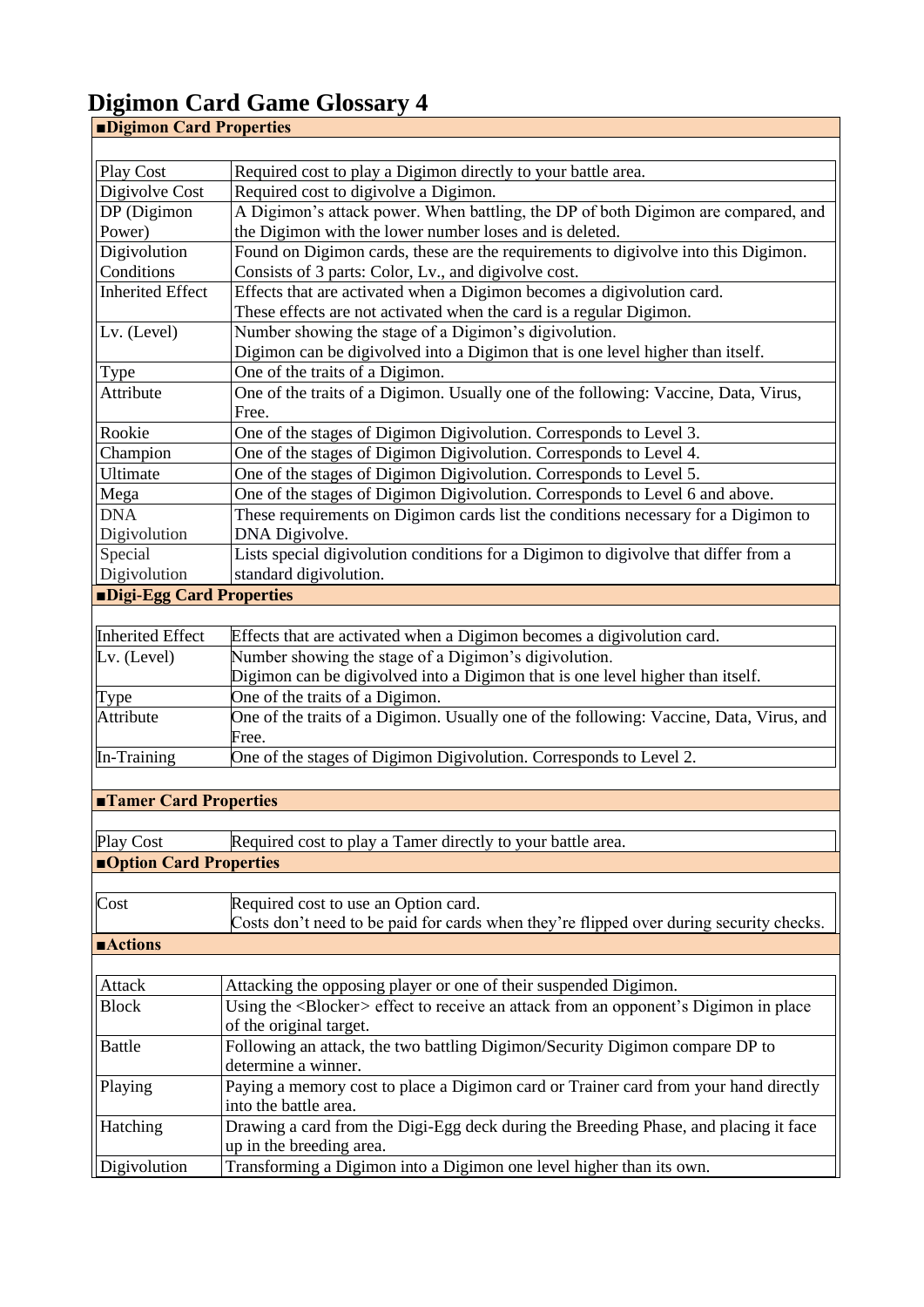|                                               | A Digimon card is placed on top of a Digimon who meets its digivolution conditions,    |
|-----------------------------------------------|----------------------------------------------------------------------------------------|
|                                               | and the digivolve cost is paid. A card is then drawn from the deck as a digivolution   |
|                                               | bonus.                                                                                 |
| <b>Trash</b>                                  | Placing a card in the trash (recycle bin).                                             |
| Pass                                          | Voluntarily giving up your turn to the opponent during the main phase.                 |
|                                               | When a turn is passed, the memory counter is moved to the opponent's number 3 space    |
| regardless of where it was at before passing. |                                                                                        |
| Check                                         | Flipping a security card face up when you attack your opponent.                        |
| Move                                          | The act of moving a Digimon to another area. This mainly refers to moving a level 3 or |
|                                               | higher Digimon from the breeding area to the battle area.                              |
| <b>DNA</b>                                    | Digivolving a Digimon using DNA digivolution. Stack all of the Digimon specified by    |
| Digivolution                                  | the DNA digivolution requirements on top of each other unsuspended, place the card     |
|                                               | you're DNA digivolving into from your hand on top of both Digimon, and pay the         |
|                                               | DNA digivolution cost. Then, draw a card from your deck as a digivolution bonus.       |
| $\blacksquare$ Other                          |                                                                                        |
|                                               |                                                                                        |
| Color                                         | To use an Option Card, players must have a Digimon or Tamer in their battle area or    |
| Requirements                                  | breeding area that matches the color of the Option Card.                               |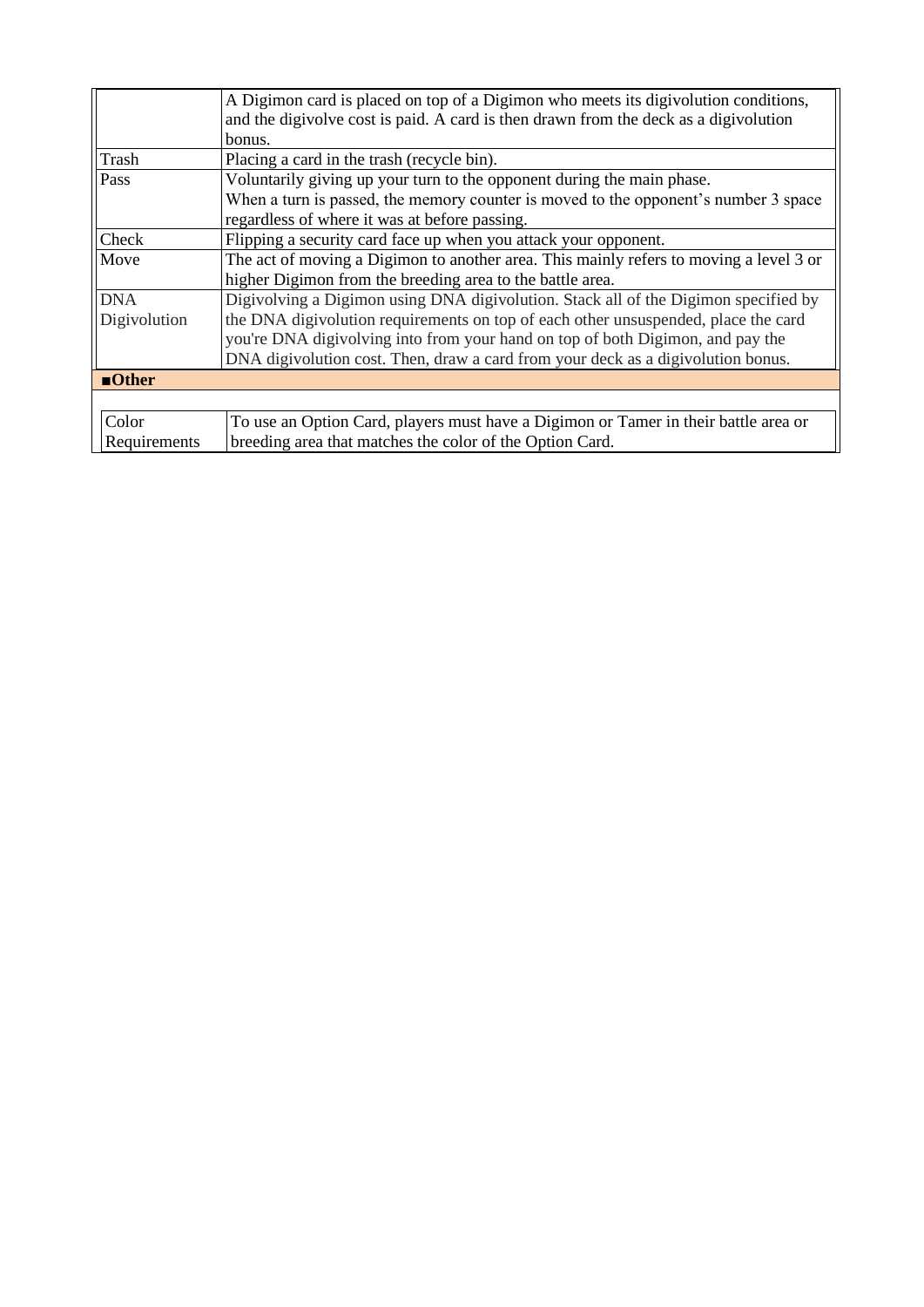| <b>Keyword Effects</b>       |                                                                                                                                                                                                                                               |  |
|------------------------------|-----------------------------------------------------------------------------------------------------------------------------------------------------------------------------------------------------------------------------------------------|--|
|                              |                                                                                                                                                                                                                                               |  |
| <blocker></blocker>          | When an opponent's Digimon attacks, you may suspend this Digimon to force<br>the opponent to attack it instead.                                                                                                                               |  |
|                              | This effect can be used against an attack from an opposing Digimon.                                                                                                                                                                           |  |
|                              | The target of the attack changes to the Digimon that used <blocker>,</blocker>                                                                                                                                                                |  |
|                              | taking the place of the original target.                                                                                                                                                                                                      |  |
| $\le$ Security Attack +x>    | This Digimon checks x additional security card(s).                                                                                                                                                                                            |  |
|                              | Effect that increases the number of security cards checked by x when attacking<br>the opposing player.                                                                                                                                        |  |
|                              | When checking multiple security cards due to this effect, do not flip all security                                                                                                                                                            |  |
|                              | cards over at once. Instead, flip them over one at a time and don't move on to                                                                                                                                                                |  |
|                              | the next one until everything has resolved.                                                                                                                                                                                                   |  |
|                              | If the attacking Digimon is defeated in battle or returned to the player's hand,<br>the attack ends.                                                                                                                                          |  |
| $\le$ Security Attack -x $>$ | This Digimon checks x fewer security card(s).                                                                                                                                                                                                 |  |
|                              | Effect that decreases the number of security cards checked by x when attacking<br>the opposing player. If this effect causes the number of cards checked to<br>become zero (it can't be less than zero), the opponent's security cards aren't |  |
|                              | checked.                                                                                                                                                                                                                                      |  |
|                              | If your opponent has zero security cards and you attack with a Digimon that<br>checks zero cards, you can't win the game.                                                                                                                     |  |
| $<$ Recovery +x (Deck)>      | Place the top x card(s) of your deck on top of your security stack.                                                                                                                                                                           |  |
|                              | Effect that has you to place x cards from your deck on top of your security                                                                                                                                                                   |  |
|                              | stack without looking at them.                                                                                                                                                                                                                |  |
|                              | With this effect, you can replenish your security stack.                                                                                                                                                                                      |  |
|                              | There is no limit to how many cards can be in your security stack.                                                                                                                                                                            |  |
| $\le$ Piercing $>$           | When this Digimon attacks and deletes an opponent's Digimon and survives the<br>battle, it performs any security checks it normally would.                                                                                                    |  |
|                              | This effect allows a Digimon to check an opponent's security cards after a                                                                                                                                                                    |  |
|                              | battle if your Digimon defeats the opposing Digimon and survives.                                                                                                                                                                             |  |
|                              | This effect also works if an attack is blocked, however it does not activate for                                                                                                                                                              |  |
|                              | battles with Security Digimon. Security checks resulting from <piercing> are</piercing>                                                                                                                                                       |  |
|                              | performed after all effects resulting from the battle have been resolved.                                                                                                                                                                     |  |
| $\langle$ Draw x $\rangle$   | Draw x card(s) from your deck.                                                                                                                                                                                                                |  |
|                              | This effect allows you to add a number of cards to your hand from your deck.                                                                                                                                                                  |  |
|                              | There is no limit to how many cards you can have in your hand.                                                                                                                                                                                |  |
| $<$ Jamming $>$              | This Digimon can't be deleted in battles against Security Digimon.                                                                                                                                                                            |  |
|                              | Digimon with this ability will not be deleted if they lose a battle with the                                                                                                                                                                  |  |
|                              | opponent's Security Digimon. If the Digimon has a Security Attack + effect                                                                                                                                                                    |  |
|                              | that allows for an additional security card to be checked, that check can still be                                                                                                                                                            |  |
|                              | performed.                                                                                                                                                                                                                                    |  |
| $<$ Digisorption -x $>$      | When one of your Digimon digivolves into this card from your hand, you may<br>suspend of your 1 Digimon to reduce the memory cost of the digivolution by x.                                                                                   |  |
|                              | When digivolving into a card in your hand with this skill, you may suspend 1                                                                                                                                                                  |  |
|                              | of your Digimon to reduce the digivolve cost by the number specified in the<br>effect.                                                                                                                                                        |  |

٦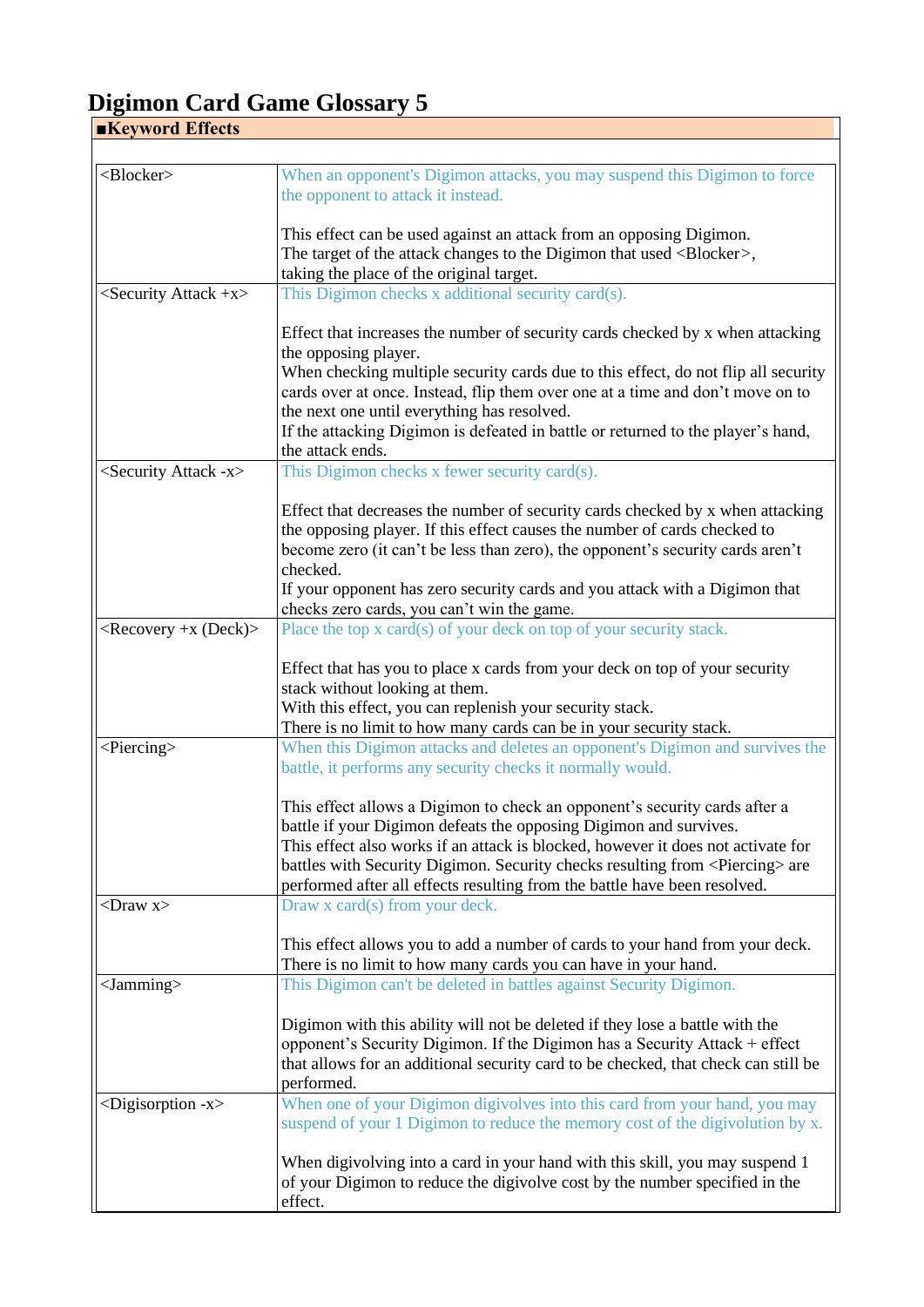|                                                                                      | However, the digivolve cost can't be reduced to less than zero.                                                                                                                                                                                                                                                                                                                                                        |  |
|--------------------------------------------------------------------------------------|------------------------------------------------------------------------------------------------------------------------------------------------------------------------------------------------------------------------------------------------------------------------------------------------------------------------------------------------------------------------------------------------------------------------|--|
| <reboot><br/>Unsuspend this Digimon during your opponent's unsuspend phase.</reboot> |                                                                                                                                                                                                                                                                                                                                                                                                                        |  |
|                                                                                      | Digimon with this skill are unsuspended during not only your unsuspend phase,<br>but your opponent's unsuspend phase as well.                                                                                                                                                                                                                                                                                          |  |
| $\langle$ De-Digivolve x $\rangle$                                                   | Trash up to x cards from the top of one of your opponent's Digimon. If it has<br>no digivolution cards, or becomes a level 3 Digimon, you can't trash any more<br>cards.                                                                                                                                                                                                                                               |  |
|                                                                                      | Trash the number of cards specified from your opponent's Digimon that was<br>targeted by the skill, starting from the top. This reduces the level of the target<br>Digimon. However, Digimon can't be deleted or removed from play with this<br>skill. Once a Digimon has lost all of its digivolution cards or has been reduced<br>to level 3, you can't trash any more cards with this skill.                        |  |
| <retaliation></retaliation>                                                          | When this Digimon is deleted after losing a battle, delete the Digimon it was<br>battling.                                                                                                                                                                                                                                                                                                                             |  |
|                                                                                      | When a Digimon with this skill loses a battle with one of your opponent's<br>Digimon, it deletes that Digimon, regardless of DP.                                                                                                                                                                                                                                                                                       |  |
| $\langle$ Digi-Burst X $\rangle$                                                     | Trash X of this Digimon's digivolution cards to activate the effect below.                                                                                                                                                                                                                                                                                                                                             |  |
|                                                                                      | A Digimon with this effect has a <digi-burst> effect you can activate by<br/>trashing the specified number of digivolution cards from it at the specified<br/>timing.</digi-burst>                                                                                                                                                                                                                                     |  |
| $<$ Rush $>$                                                                         | This Digimon can attack the turn it comes into play.                                                                                                                                                                                                                                                                                                                                                                   |  |
|                                                                                      | Digimon with this effect can ignore the rule that states "Digimon can't attack<br>the turn they enter play" and attack as soon as they're played.                                                                                                                                                                                                                                                                      |  |
| $\langle$ Blitz $>$                                                                  | This Digimon can attack when your opponent has 1 or more memory.                                                                                                                                                                                                                                                                                                                                                       |  |
|                                                                                      | When digivolving into a Digimon with this effect, you can attack with it before<br>the turn ends even if paying the digivolution cost moved the memory gauge to<br>1 or more on the opponent's side.<br>However, if the Digimon is suspended, has an effect that prevents it from<br>attacking, or is otherwise unable to attack normally, <blitz> won't enable it to<br/>attack.</blitz>                              |  |
| $<$ Delay $>$                                                                        | Trash this card in your battle area to activate the effect below. You can't<br>activate this effect the turn this card enters play.                                                                                                                                                                                                                                                                                    |  |
|                                                                                      | After placing an Option card with this effect in your battle area, you can trash it<br>at the timing specified to activate the card's <delay> effect.<br/>It's not necessary to pay an Option card's memory cost or meet color</delay>                                                                                                                                                                                 |  |
|                                                                                      | requirements when activating its <delay> effect.</delay>                                                                                                                                                                                                                                                                                                                                                               |  |
| $\langle$ Decoy $(X)$                                                                | When one of your other $(X)$ Digimon would be deleted by an opponent's effect,<br>you may delete this Digimon to prevent that deletion.                                                                                                                                                                                                                                                                                |  |
|                                                                                      | When one of your $(X)$ Digimon would be deleted by an opponent's "delete"<br>effect, you can delete the Digimon with this effect instead to prevent the other<br>Digimon from being deleted. When multiple applicable Digimon are deleted<br>simultaneously, you can only use this effect to prevent one of them from being<br>deleted.<br>If the Digimon with this effect is deleted, you can't activate this effect. |  |
| <b>Armor Purge</b>                                                                   | (When this Digimon would be deleted, you may trash the top card of this<br>Digimon to prevent that deletion.)                                                                                                                                                                                                                                                                                                          |  |
|                                                                                      | When one of your Digimon with this effect would be deleted, you can trash the<br>top card                                                                                                                                                                                                                                                                                                                              |  |